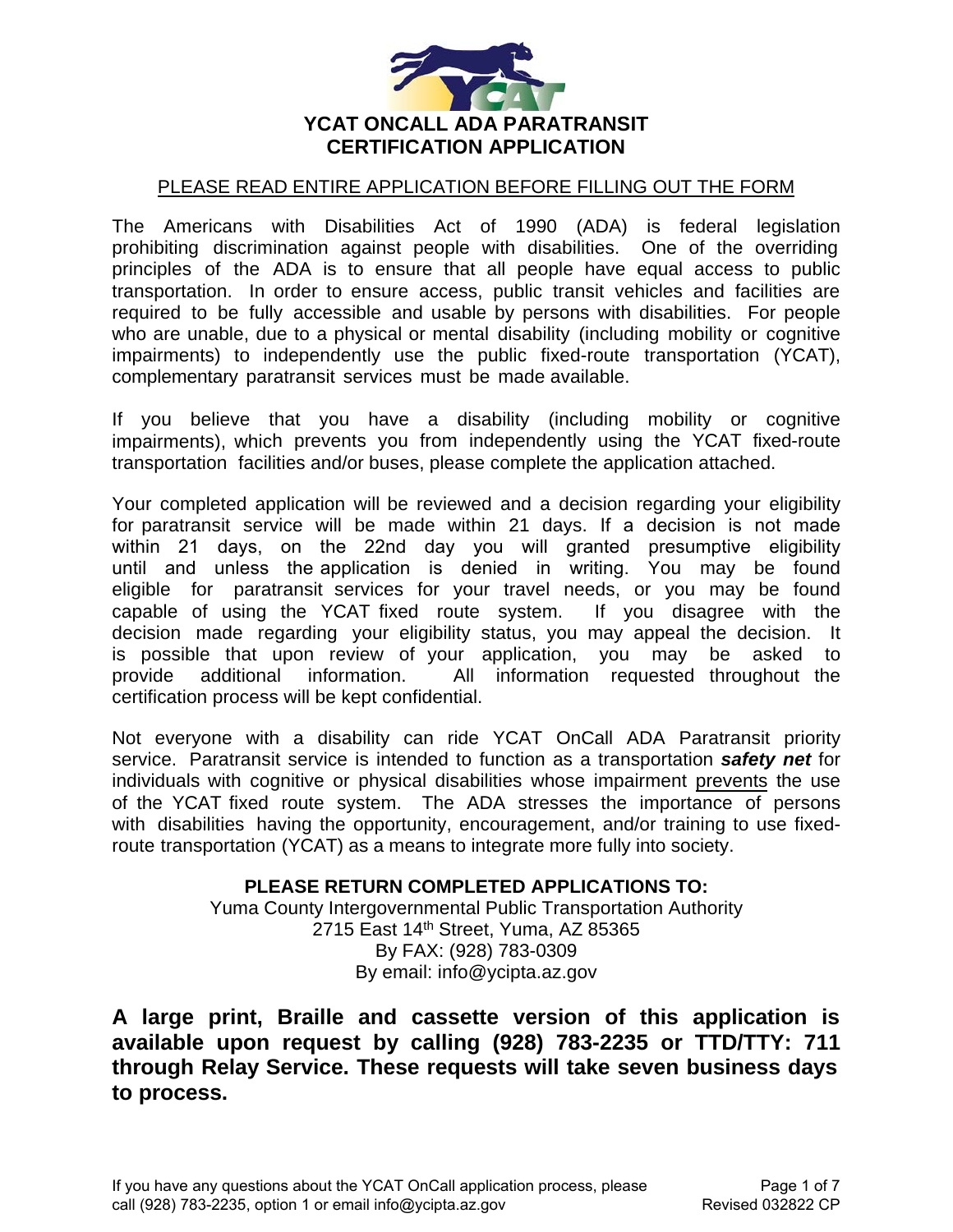# **HOW TO BECOME CERTIFIED ON YCAT ONCALL FOR ADA PRIORITY SERVICE**

There are three ADA categories of eligibility when filling out this application. Priority service is given to those who meet ADA eligibility requirements. All others ride YCAT OnCall and YCAT flex route deviation service is available on a space-available basis. ADA certified passengers will never have their trip denied.

- 1. Fill out Step 1 of the application.
- 2. Complete the certification section that applies to you in STEP 2. Check A-1, A-2 and/or A-3.
	- a) ADA ELIGIBILE: Do you have a disability which makes using YCAT fixed route buses impossible (A-1), accessing a YCAT fixed route bus stop (A-3) and/or boarding a YCAT fixed route that is not yet accessible (A-2)? Then check Step 2, section (A) and select criteria A-1, A-2 or A-3, whichever applies to your situation. Have your physician or authorized human service agency representative explain your disability by completing Step 4 of the application.
- 3. Complete the Supplemental Questionnaire on page 6. The information provided in the Supplemental Questionnaire will not be used to determine your eligibility. This information is to assist the YCAT staff in meeting any special needs or service requirements you may have.

It is important that you complete all applicable portions of this application—type or print please.

## **Applications that are not complete or clearly written will be returned, which will delay the eligibility determination process.**

If you are certified eligible for paratransit service, you will be contacted by US mail to schedule a photo for your YCAT OnCall ADA Identification Card and receive a YCAT OnCall Rider's Guide within 21 days.

If you are denied ADA eligibility, you may appeal the decision to the Yuma County Intergovernmental Public Transportation Authority. Your appeal will be heard by the YCAT Community Transit Advisory Committee within 65 days of an appeal form being filed out. You may also contact the YCIPTA Transit Director at (928) 539-7076 or via email at info@ycipta.az.gov for details on the appeal process or hearing results.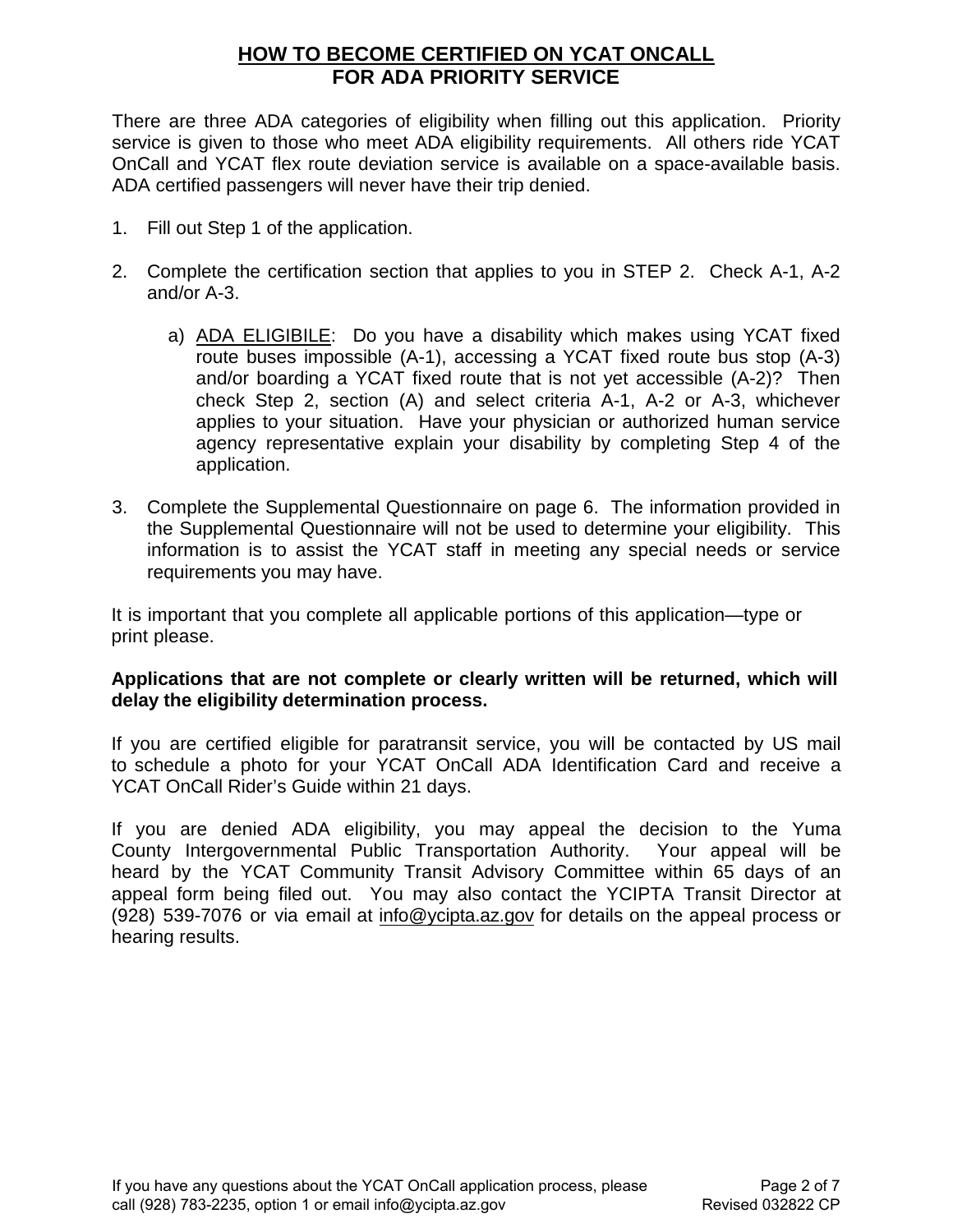# PHYSICIAN OR CERTIFYING AGENCY REPRESENTATIVES

### **ADA GUIDELINES FOR CERTIFICATION PLEASE READ CAREFULLY BEFORE CERTIFYING THE APPLICANT**

The Americans with Disabilities Act of 1990 (ADA) states that a public transit operator, which has a fixed-route bus system, like YCAT, must also operate a complementary paratransit service (YCAT OnCall) for those persons not able to use the regular fixed route buses.

The criteria for certifying that a person is eligible under ADA to ride YCAT OnCall are:

## **IS THE APPLICANT FUNCTIONALLY ABLE TO RIDE THE REGULAR YCAT FIXED ROUTE BUS SYSTEM AND ARE THEY ABLE TO GET TO AND FROM A BUS STOP?**

Many people with either cognitive or physical disabilities are able to ride YCAT. Many agencies will help to travel train their clients on how to ride the regular bus system. All buses in the YCAT fixed route system meet ADA accessibility standards.

**HOWEVER**, if a person with a disability cannot INDEPENDENTLY board, ride or disembark from the regular YCAT fixed route bus, they are eligible to ride YCAT OnCall under ADA guidelines (**A-1**).

Some examples are:

Inability to climb steps; cognitive inability to use the YCAT fixed route system including transfers, fare payment and stop signaling; severe mental retardation; severe lack of coordination/motor function; psychiatric disabilities causing disorientation; Alzheimer's disease; vision impairments, etc.

A second category, if a person with a disability cannot INDEPENDENTLY board, ride or disembark the regular YCAT fixed route bus because it is not yet accessible, they are eligible to ride YCAT OnCall under ADA guidelines (**A-2**).

A third category (**A-3)** of eligibility includes individuals who have specific impairmentrelated conditions that PREVENTS them from getting to or from a bus stop.

Some examples are:

Chronic fatigue and excessive distance to the YCAT fixed route bus stop; special sensitivity to high or low temperature; severe cardiac conditions; dialysis; radiation/ chemotherapy; a cognitive disability which impairs the ability of the individual to remember and follow directions; physical obstructions such as lack of curb cuts for wheelchairs, or other mobility device etc.

If the person meets one of the three criteria listed above, they are eligible under ADA, and thus, Section A should be marked appropriately on the application form.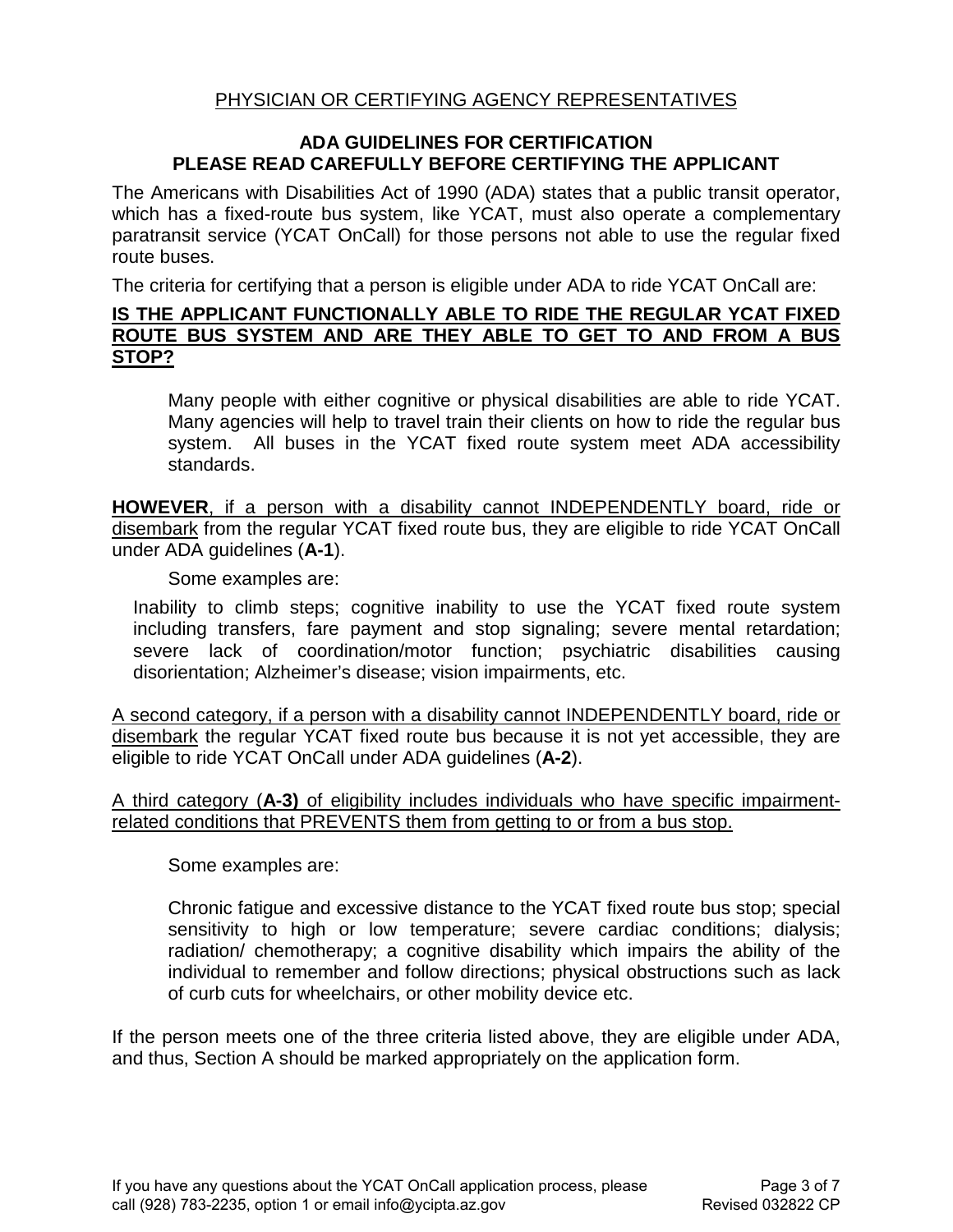# **YCAT ONCALL ADA PARATRANSIT PRIORITY SERVICE**

#### Please read accompanying instructions before completing this form. All information on this form will be kept CONFIDENTIAL. **APPLICATIONS NOT COMPLETELY FILLED OUT OR ILLEGIBLE WILL BE RETURNED.**

| STEP <sub>1</sub>                                                                                                                                                                                                                                                                  |                                                                                                                                                                                           |                                                                                  |                                                                                        |  |  |  |
|------------------------------------------------------------------------------------------------------------------------------------------------------------------------------------------------------------------------------------------------------------------------------------|-------------------------------------------------------------------------------------------------------------------------------------------------------------------------------------------|----------------------------------------------------------------------------------|----------------------------------------------------------------------------------------|--|--|--|
|                                                                                                                                                                                                                                                                                    |                                                                                                                                                                                           |                                                                                  | Date of Birth <b>Example 20</b>                                                        |  |  |  |
| Mailing<br>Address: ________                                                                                                                                                                                                                                                       |                                                                                                                                                                                           |                                                                                  |                                                                                        |  |  |  |
| Physical<br>Address: _______                                                                                                                                                                                                                                                       | <b>Street</b>                                                                                                                                                                             | City                                                                             | Zip Code                                                                               |  |  |  |
|                                                                                                                                                                                                                                                                                    | <b>Street</b>                                                                                                                                                                             | City                                                                             | Zip Code                                                                               |  |  |  |
|                                                                                                                                                                                                                                                                                    |                                                                                                                                                                                           | Home Phone: __________________________Mobile Phone: ____________________________ |                                                                                        |  |  |  |
| <b>STEP 2</b>                                                                                                                                                                                                                                                                      |                                                                                                                                                                                           | CHECK THE APPROPRIATE BOX/ES - Certification based on:                           |                                                                                        |  |  |  |
| ADA Eligible. Under the Americans with Disabilities Act of 1990, Individuals must meet<br>one or more of the following criteria in order to be certified as ADA eligible. Check the<br>appropriate box or boxes which best describes the applicant's condition.                    |                                                                                                                                                                                           |                                                                                  |                                                                                        |  |  |  |
| $\Box$ A-1 I certify that the above named individual, because of their disability, cannot<br><b>INDEPENDENTLY</b> board, ride, and/or disembark from any bus in the YCAT fixed route<br>system. Keep in mind that all of the fixed-route vehicles are equipped with ramps or lifts |                                                                                                                                                                                           |                                                                                  |                                                                                        |  |  |  |
| $\Box$ A-2 I certify that the above named individual has a disability related condition(s)<br>that <b>PREVENTS</b> him/her from riding YCAT fixed routes because the YCAT fixed route is<br>not yet 100% accessible.                                                               |                                                                                                                                                                                           |                                                                                  |                                                                                        |  |  |  |
| $\Box$ A-3 I certify that the above named individual has a disability related condition(s)<br>that PREVENTS him/her from getting to or from a YCAT fixed route bus stop.                                                                                                           |                                                                                                                                                                                           |                                                                                  |                                                                                        |  |  |  |
| FOR ADA DISABILITY CERTIFICATION: your physician or an authorized human<br>service agency representative must sign this form. Authorized agencies are:                                                                                                                             |                                                                                                                                                                                           |                                                                                  |                                                                                        |  |  |  |
|                                                                                                                                                                                                                                                                                    | - SMILE/ Independent Living Center<br>- Yuma County Health Services District<br>- Sunset Community Health Center<br>- ACHIEVE Human Services<br>- Arizona Department of Economic Security | - SAAVI                                                                          | - DaVita Dialysis Center<br>- Yuma Regional Medical Center<br>- Horizon Human Services |  |  |  |
| <b>FOR OFFICE USE ONLY</b>                                                                                                                                                                                                                                                         |                                                                                                                                                                                           |                                                                                  |                                                                                        |  |  |  |
|                                                                                                                                                                                                                                                                                    | Date received: ________________________                                                                                                                                                   |                                                                                  |                                                                                        |  |  |  |
|                                                                                                                                                                                                                                                                                    |                                                                                                                                                                                           | Date: <u>_</u> _________ □ Approved □ Denied □ Incomplete                        | Reviewed by: ________                                                                  |  |  |  |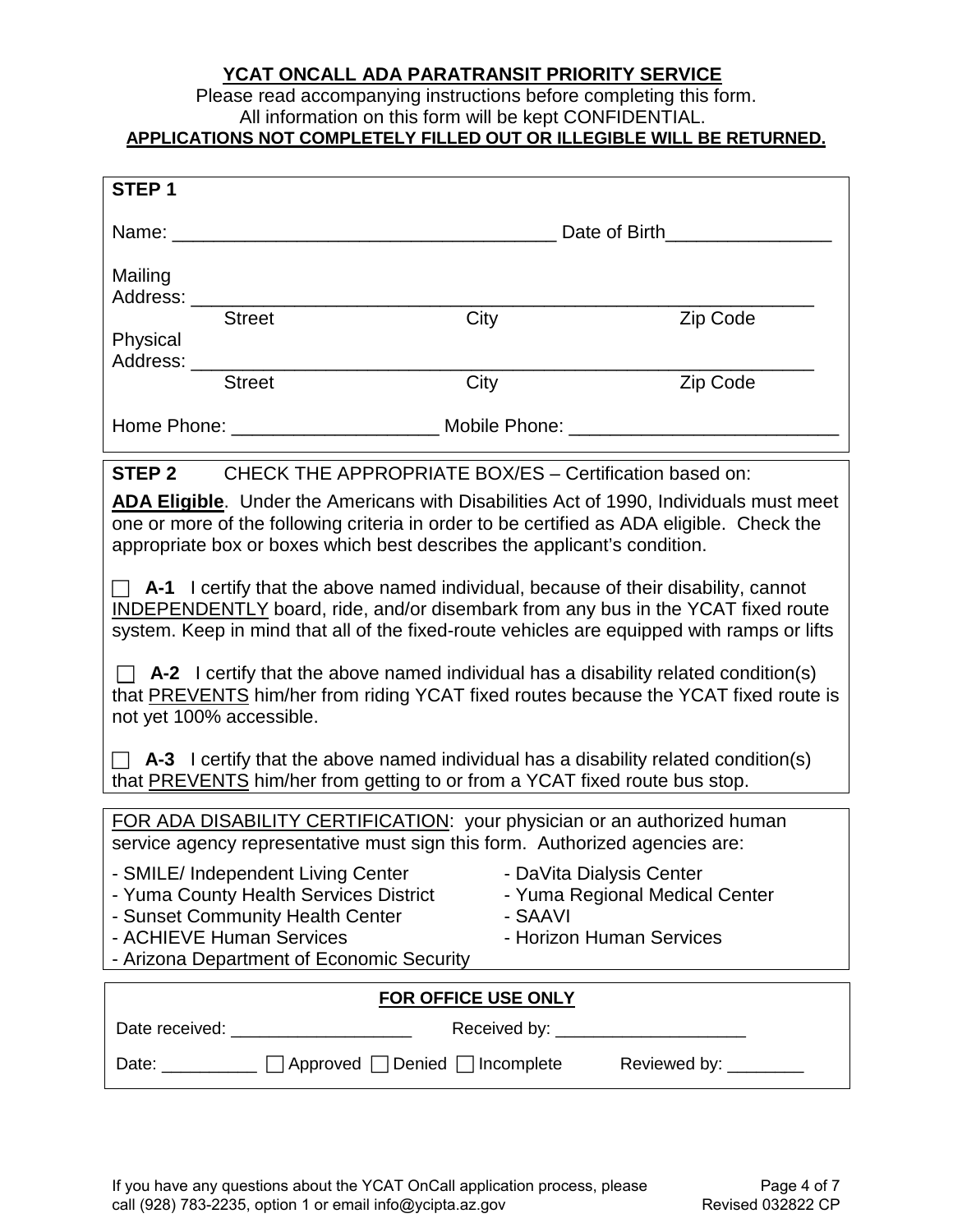# **STEP 3** - **PART 1**: **THIS PAGE IS TO BE FILLED OUT BY PHYSICIAN OR CERTIFYING AGENCY REPRESENTATIVE ONLY.** (please read accompanying instructions

| on page 2 &3)                                                                             |                                                                                                                                          |                                                                                                                                                                                                                                                  |
|-------------------------------------------------------------------------------------------|------------------------------------------------------------------------------------------------------------------------------------------|--------------------------------------------------------------------------------------------------------------------------------------------------------------------------------------------------------------------------------------------------|
| Name of Certifying Person (print)                                                         |                                                                                                                                          | Signature                                                                                                                                                                                                                                        |
| Title                                                                                     |                                                                                                                                          | Telephone number                                                                                                                                                                                                                                 |
| Agency                                                                                    |                                                                                                                                          | <b>Address</b>                                                                                                                                                                                                                                   |
| Date                                                                                      |                                                                                                                                          | <b>Medical ID Number</b>                                                                                                                                                                                                                         |
| STEP 3 - PART 2:<br>Examples are on page 3<br><b>MUST</b> be legible<br>Is the condition: | Explain the applicant's disability completely<br>system in accordance with the ADA as defined in Step 2<br>$\Box$ Permanent<br><u>OR</u> | Explain how the disability PREVENTS the applicant from riding YCAT fixed route<br>Keep in mind that all of the fixed-route vehicles are equipped with ramps or lifts.<br>• A medical record cannot be submitted instead of filling out this form |
|                                                                                           |                                                                                                                                          |                                                                                                                                                                                                                                                  |
|                                                                                           |                                                                                                                                          |                                                                                                                                                                                                                                                  |

Return completed form to Yuma County Intergovernmental Public Transportation Authority, 2715 east 14<sup>th</sup> street, Yuma, AZ 85365, by fax to (928) 783-0309 or email to info@ycipta.az.gov

## **APPLICATIONS NOT COMPLETELY FILLED OUT OR ILLEGIBLE WILL BE RETURNED**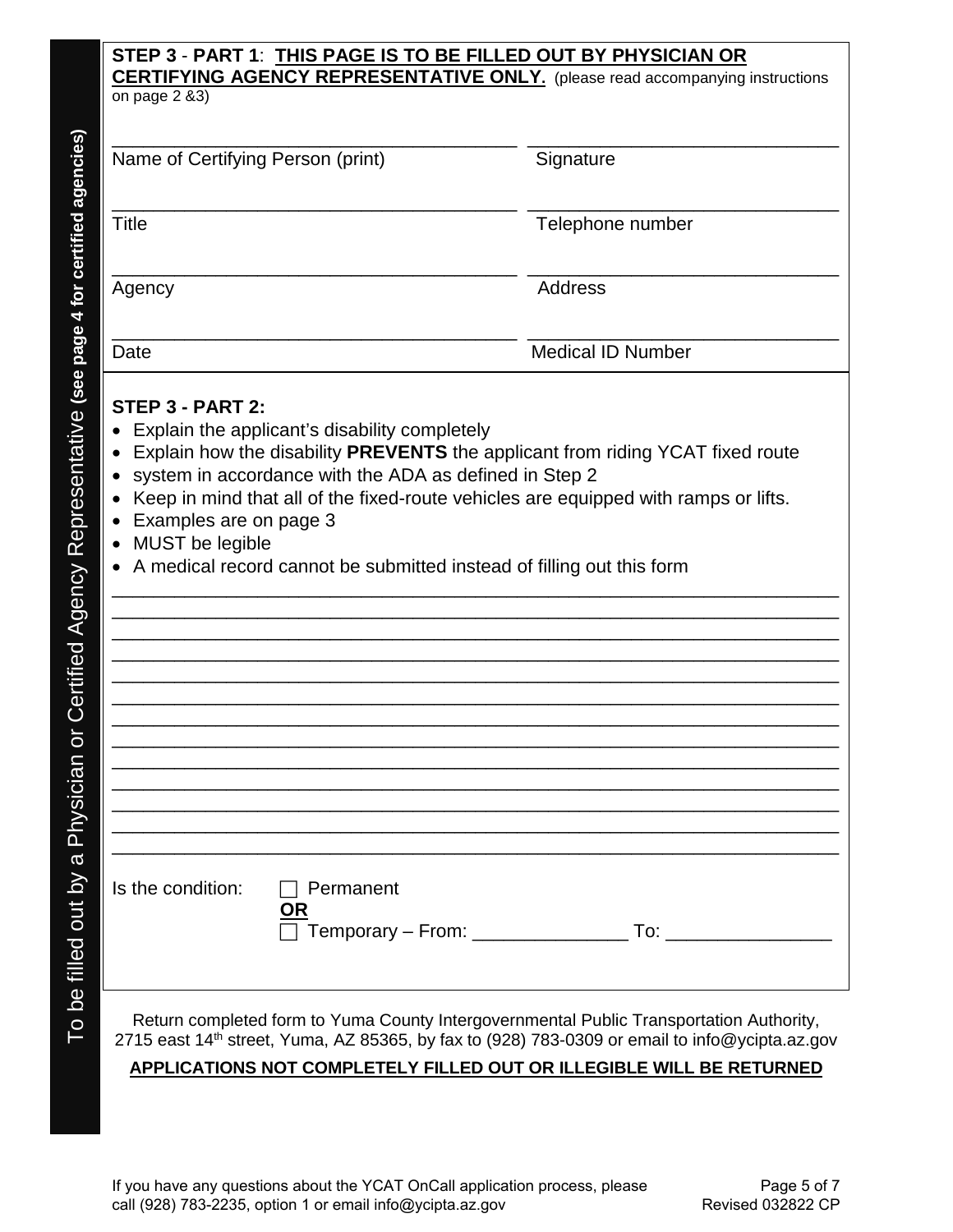#### **SUPPLEMENTAL QUESTIONNAIRE**

|                                                                                                                                                                                                                                            | Answering the following questions will enable us to serve you better                                                                                                                                                                      |            |        |                                       |  |  |
|--------------------------------------------------------------------------------------------------------------------------------------------------------------------------------------------------------------------------------------------|-------------------------------------------------------------------------------------------------------------------------------------------------------------------------------------------------------------------------------------------|------------|--------|---------------------------------------|--|--|
|                                                                                                                                                                                                                                            | 1. Are you able to board the bus without assistance?                                                                                                                                                                                      | Yes [      |        | $No \Box$                             |  |  |
|                                                                                                                                                                                                                                            | 2. Do you have any vision impairment or limitation?                                                                                                                                                                                       | Yes $\Box$ |        | No                                    |  |  |
|                                                                                                                                                                                                                                            | 3. Do you have any hearing impairment or limitation?                                                                                                                                                                                      | Yes $\Box$ |        | $\mathsf{No}\,\Box$                   |  |  |
|                                                                                                                                                                                                                                            | 4. Do you use any of the following aids to mobility? (Check all that apply)<br>Manual Wheelchair   Electric Wheelchair   Powered Scooter  <br>Cane C Crutches Guide Dog C Other: Canadian Canadian Canadian Crutches C Guide Dog C Other: |            |        |                                       |  |  |
|                                                                                                                                                                                                                                            | 5. Do you require the use of an oxygen tank?                                                                                                                                                                                              | Yes $\Box$ |        | $No \Box$                             |  |  |
|                                                                                                                                                                                                                                            | 6. Do you require a Personal Care Attendant (PCA)?                                                                                                                                                                                        | Yes [      | $\Box$ | $No \Box$                             |  |  |
|                                                                                                                                                                                                                                            | 7. Is your residence equipped with a wheelchair ramp?                                                                                                                                                                                     | Yes [      | $\Box$ | No <sub>1</sub>                       |  |  |
|                                                                                                                                                                                                                                            | 8. Are you able to use and communicate with a telephone? Yes<br>a. Use a TDD and or TTY?                                                                                                                                                  | Yes        |        | $No \Box$<br>$No \Box$                |  |  |
|                                                                                                                                                                                                                                            | 9. Are you able to make/cancel your appointments and travel arrangements?                                                                                                                                                                 |            |        | Yes $\Box$ No $\Box$                  |  |  |
|                                                                                                                                                                                                                                            |                                                                                                                                                                                                                                           |            |        |                                       |  |  |
|                                                                                                                                                                                                                                            | 10. Are you able to transfer to another bus?                                                                                                                                                                                              | Yes $\Box$ |        | $No \Box$                             |  |  |
| 11. Is there any other information which would be helpful to us to ensure we provide you<br>with our best service?<br><u> 1980 - Jan Barat, margaret amerikan basar dan berasal dari berasal dalam basar dalam basar dalam basar dalam</u> |                                                                                                                                                                                                                                           |            |        |                                       |  |  |
|                                                                                                                                                                                                                                            |                                                                                                                                                                                                                                           |            |        |                                       |  |  |
|                                                                                                                                                                                                                                            |                                                                                                                                                                                                                                           |            |        |                                       |  |  |
|                                                                                                                                                                                                                                            | 10. In case of emergency notify:                                                                                                                                                                                                          |            |        |                                       |  |  |
|                                                                                                                                                                                                                                            |                                                                                                                                                                                                                                           |            |        | Relationship____________________      |  |  |
|                                                                                                                                                                                                                                            | Home Phone _________________________                                                                                                                                                                                                      |            |        | Mobile Phone ______________________   |  |  |
|                                                                                                                                                                                                                                            |                                                                                                                                                                                                                                           |            |        | Relationship____________________      |  |  |
|                                                                                                                                                                                                                                            |                                                                                                                                                                                                                                           |            |        | Mobile Phone ________________________ |  |  |